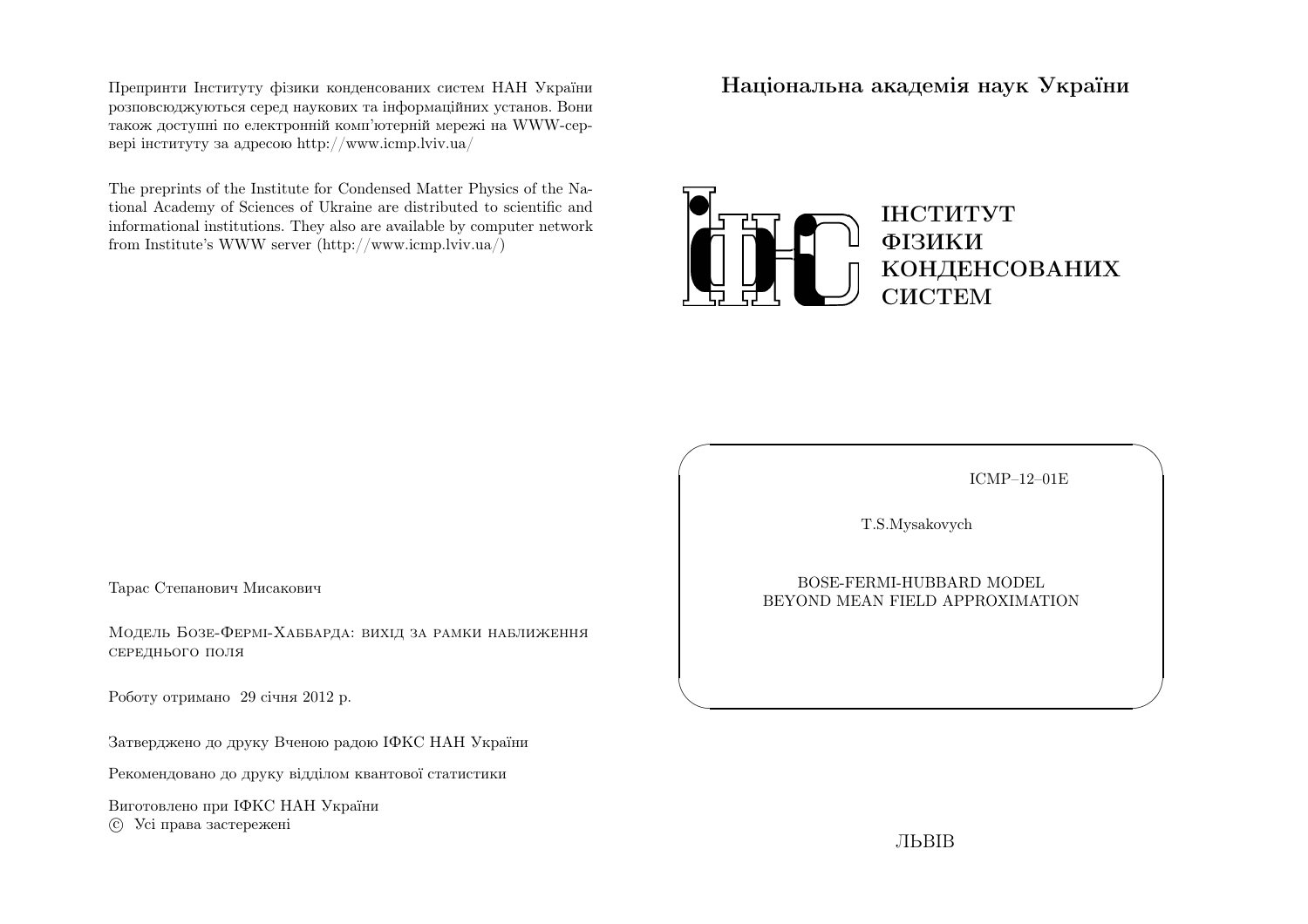# УДК: 537.9PACS: 37.10.Jk, 67.85.Pq, 71.10.Fd

### Модель Бозе-Фермi-Хаббарда: вихiд за рамки наближеннясереднього поля

### Т.С.Мисакович

**Анотація.** Розвинуто аналітичний підхід, за допомогою якого можна дослiджувати фазовi переходи <sup>в</sup> моделi Бозе-Фермi-Хаббарда виходячи за рамки наближення середнього поля. Розглянуто випадок жорстких бозонiв та слабкого бозон-фермiонного зв'язку. Термодинамiчний потенцiал системи розраховано беручи до уваги поправки петлевого типу (в наближеннi хаотичних фаз) до виразу дляцього потенцiалу, отриманого <sup>в</sup> наближеннi середнього поля.

#### Bose-Fermi-Hubbard model beyond mean field approximation

#### T.S.Mysakovych

Abstract. We develop the approac<sup>h</sup> which allows us to investigate the <sup>p</sup>hase transitions in the Bose-Fermi-Hubbard model beyond the meanfield approximation. We consider the case of hard-core bosons and weak boson-fermion interaction. We calculate the thermodynamical potential of the system taking into account loop-like corrections (in the random<sup>p</sup>hase approximation) to the mean-field expression for this potential.

 c Iнститут фiзики конденсованих систем <sup>2012</sup>Institute for Condensed Matter Physics <sup>2012</sup>

# 1. Introduction

Mixtures of boson and fermion atoms (e.g., <sup>6</sup>Li- <sup>7</sup>Li, <sup>40</sup>K- <sup>87</sup>Rb, <sup>6</sup>Li-<sup>87</sup>Rb atoms) in optical lattices are investigated both theoretically and experimentally, such lattices were successfully realized in one, two and three dimensions. Such systems can be described by the the Bose-Fermi-Hubbard model (BFHM), the Hamiltonian of this model was introduced in [\[1\]](#page-4-0) and since this different theoretical approaches have been used to study this model [\[2](#page-4-1)[–11\]](#page-5-0). <sup>A</sup> Mott insulator <sup>p</sup>hase is realized in such systems when <sup>a</sup> kinetic energy term (which allows for the tunneling of the particles between neighbour sites) is much smaller than <sup>a</sup> potential energy term, otherwise <sup>a</sup> superfluid <sup>p</sup>hase takes <sup>p</sup>lace. Due to the remarkable control of model parameters the transition between these two <sup>p</sup>hases was observed experimentally [\[12\]](#page-5-1). The bosonic kinetic energy term in this model is usually considered in the mean-field approximation, while the fermionic part of the Hamiltonian can be treated at the dynamical mean field theory level [\[9\]](#page-4-2). The case of weak boson-fermion coupling was considered in [\[11\]](#page-5-0) and the susceptibility of the system was calculated in the framework of the random <sup>p</sup>hase approximation. In addition to the superfluid and Mott insulator states [\[13,](#page-5-2)[14\]](#page-5-3) the BFHM possesses of more complicated <sup>p</sup>hase diagram in comparison with the Bose-Hubbard model. For example, one of such peculiarities is <sup>a</sup> supersolid (SS) <sup>p</sup>hase which appears due to the effective interaction between bosons via fermions, in supersolid <sup>p</sup>hases both diagonal (crystalline) and off-diagonal (superfluid) long-range orders coexist. There are also many generalizations of the Bose-Hubbard and Bose-Fermi-Hubbard models, for example, extended models with long-range direct interaction between nearest (next-nearest) particles [\[15\]](#page-5-4) (this interaction may arise, in particular, due the the presence of excited states or due to dipole-dipole interactions), models on superlattices [\[16–](#page-5-5)[19\]](#page-5-6), two-state Bose-Hubbard models [\[20\]](#page-5-7). <sup>A</sup> confining potential is present in experiments with optical lattices and this leads toinhomogeneous version of the model [\[4,](#page-4-3) [21\]](#page-5-8).

Besides optical lattices the Bose-Fermi-Hubbard-type models can also be applied for the description of intercalation of ions in crystals (for example, lithium intercalation in  $TiO<sub>2</sub>$  crystals). In such systems ionelectron interaction can <sup>p</sup>lay <sup>a</sup> significant role because Li is almost fully ionized once intercalated and reconstruction of electron spectrum at intercalation takes <sup>p</sup>lace [\[22](#page-5-9)[–24\]](#page-5-10).

In our previous work [\[11\]](#page-5-0) we calculated the density-density correlator of the BFHM in the framework of the random <sup>p</sup>hase approximation andthe thermodynamical potential of the system was calculated in the mean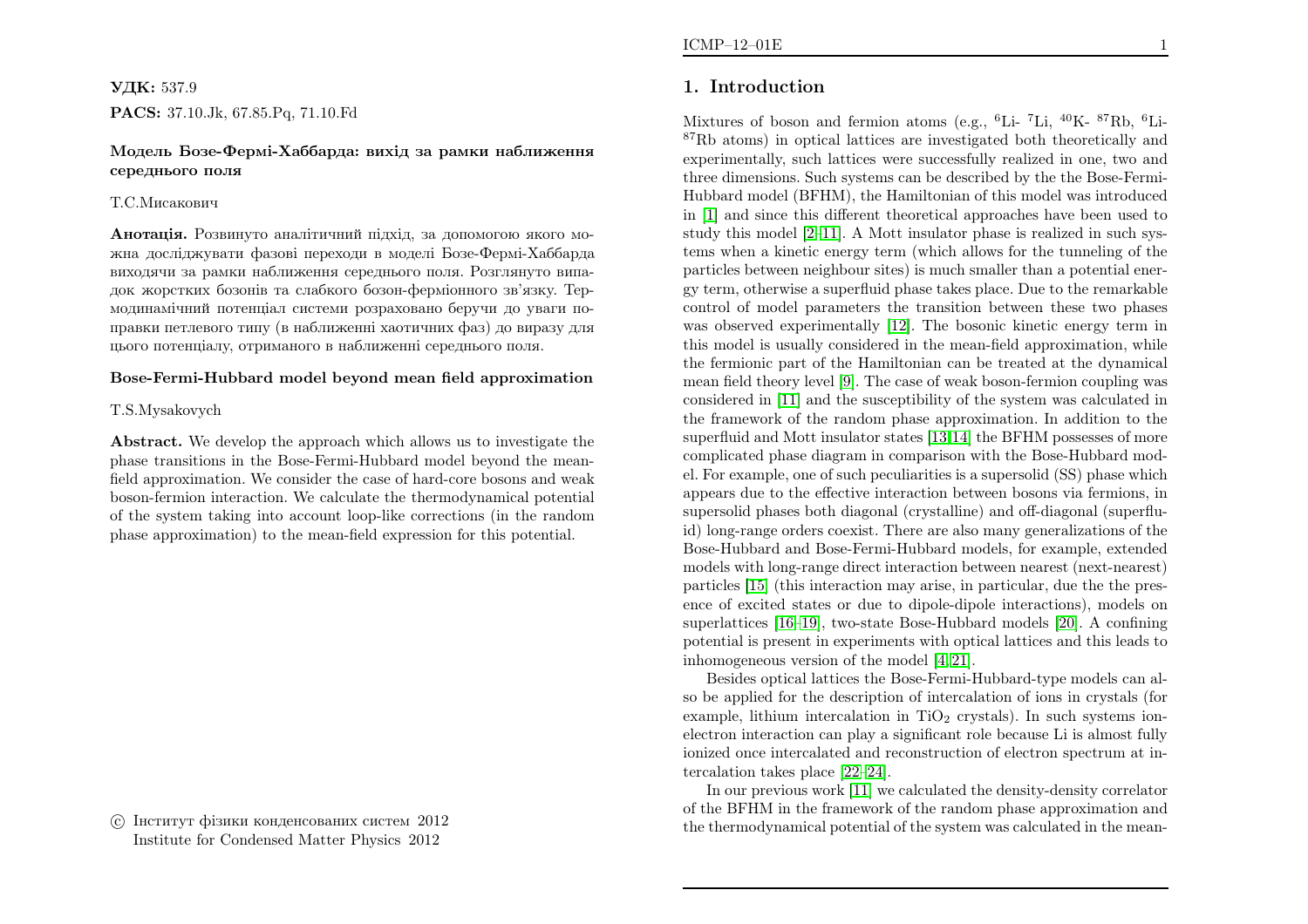$\Gamma$ репринт

### 2. Calculation of the thermodynamical potential

Using the pseudospin formalism the Hamiltonian of the BFHM in thehard core limit is

$$
H = \sum_{ij} \Omega_{ij} S_i^+ S_j^- + \sum_{ij} t_{ij} c_i^+ c_j + \sum_i (g S_i^z n_i - \mu n_i) - \sum_i h S_i^z.
$$
 (2.1)

The bosonic concentration  $n_B$  can be written as  $n_B = S^z + 1/2$ ,  $c_i^+$  and  $c_i$  are fermion creation and annihilation operators, respectively.  $\Omega$  and t-terms in Eq.  $(2.1)$  are responsible for nearest neighbour boson and fermion hopping, respectively; <sup>g</sup>-term accounts for the boson-fermioninteraction energy. The bosonic and fermionic chemical potentials  $h$  and  $\mu$  are introduced to control the number of bosons and fermions.

In our previous work [\[11\]](#page-5-0) we obtained the mean-field Hamiltonian $H_0$  using the following simplification

$$
gn_i S_i^z \to g\langle n_i \rangle S_i^z + gn_i \langle S_i^z \rangle - g\langle n_i \rangle \langle S_i^z \rangle
$$
  
\n
$$
\Omega S_i^+ S_j^- \to \Omega \langle S_i^+ \rangle S_j^- + \Omega S_i^+ \langle S_j^- \rangle - \Omega \langle S_i^+ \rangle \langle S_j^- \rangle, \qquad (2.2)
$$

 the application of such <sup>a</sup> mean-field approximation to the strongly correlated systems allows one to satisfactorily describe their properties atthe weak on-site correlation. The Hamiltonain therefore is written as

$$
H = H_0 + H_{int},
$$
  
\n
$$
H_0 = \sum_{ij} t_{ij} c_i^{\dagger} c_j + \sum_i (g \langle S^z \rangle n_i + g S_i^z \langle n \rangle - g \langle S^z \rangle \langle n \rangle)
$$
  
\n
$$
- \sum_i h S_i^z - \sum_i \mu n_i
$$
  
\n
$$
+ 2 \sum_{ij} \Omega_{ij} S_i^x \langle S^x \rangle - \sum_{ij} \Omega_{ij} \langle S^x \rangle^2,
$$
  
\n
$$
H_{int} = \sum g (S_i^z - \langle S^z \rangle)(n_i - \langle n \rangle)
$$
 (2.3)

$$
+\sum_{ij}\Omega_{ij}((S_i^x-\langle S^x\rangle)(S_j^x-\langle S^x\rangle)+S_i^yS_j^y). \hspace{1cm} (2.4)
$$

We consider the case of the weak on-site boson-fermion correlation. Todiagonalize the Hamiltonian  $H_0$  we pass to  $k$ -representation and perform the transformations

$$
S_i^z = \sigma_i^z \cos \theta + \sigma_i^x \sin \theta,
$$
  
\n
$$
S_i^x = \sigma_i^x \cos \theta - \sigma_i^z \sin \theta,
$$
  
\n
$$
\sin \theta = \frac{2\Omega \langle S^x \rangle}{\lambda}, \quad \cos \theta = \frac{h - gn}{\lambda},
$$
  
\n
$$
\lambda = \sqrt{(gn - h)^2 + (2\Omega \langle S^x \rangle)^2}, \quad \Omega \equiv \Omega_{\mathbf{q}=0}
$$
  
\n
$$
H_0 = \sum_{\mathbf{k}} (t_{\mathbf{k}} - \mu - g \langle S^z \rangle) c_{\mathbf{k}}^+ c_{\mathbf{k}} - \sum_i \lambda \sigma_i
$$
  
\n
$$
-Ng \langle S^z \rangle \langle n \rangle - N\Omega \langle S^x \rangle^2,
$$
\n(2.5)

<span id="page-2-1"></span>here  $N$  is a number of lattice sites.

 In the present article we want to go beyond the mean field approximation and for this purpose we develop the following approach. To calculatethe thermodynamical potential of the system

<span id="page-2-0"></span>
$$
\Phi = -T \ln Z, \quad Z = Tr \exp(-\beta H), \tag{2.6}
$$

we perform an expansion in powers of  $H_{int}$ 

$$
\exp(-\beta H) = \exp(-\beta H_0)\sigma(\beta),\tag{2.7}
$$

$$
\sigma(\beta) = T_{\tau} \exp(-\int_0^{\beta} H_{int}(\tau) d\tau),
$$
  
\n
$$
Z = Z_0 \langle \sigma(\beta) \rangle_0,
$$
  
\n
$$
\Phi = -T \ln Z = -T \ln Z_0 - T \ln \langle \sigma(\beta) \rangle_0
$$
\n(2.8)

$$
= \Phi_{MFA} + \Delta \Phi, \tag{2.9}
$$

where  $T_{\tau}$  is the imaginary time ordering operator and  $\beta = 1/T$  is the inverse temperature,  $Tr$  denotes the trace.

We restrict ourselves to loop-like diagrams in the spirit of <sup>a</sup> random <sup>p</sup>hase approximation (RPA) when we perform an expansion in powersof  $H_{int}$ .

$$
\langle \sigma(\beta) \rangle_0 = 1 - \int_0^\beta T_\tau \langle H_{int}(\tau) \rangle d\tau
$$
  
+  $\frac{1}{2!} \int_0^\beta \int_0^\beta T_\tau \langle H_{int}(\tau_1) H_{int}(\tau_2) \rangle d\tau_1 d\tau_1$   
+ ... (210)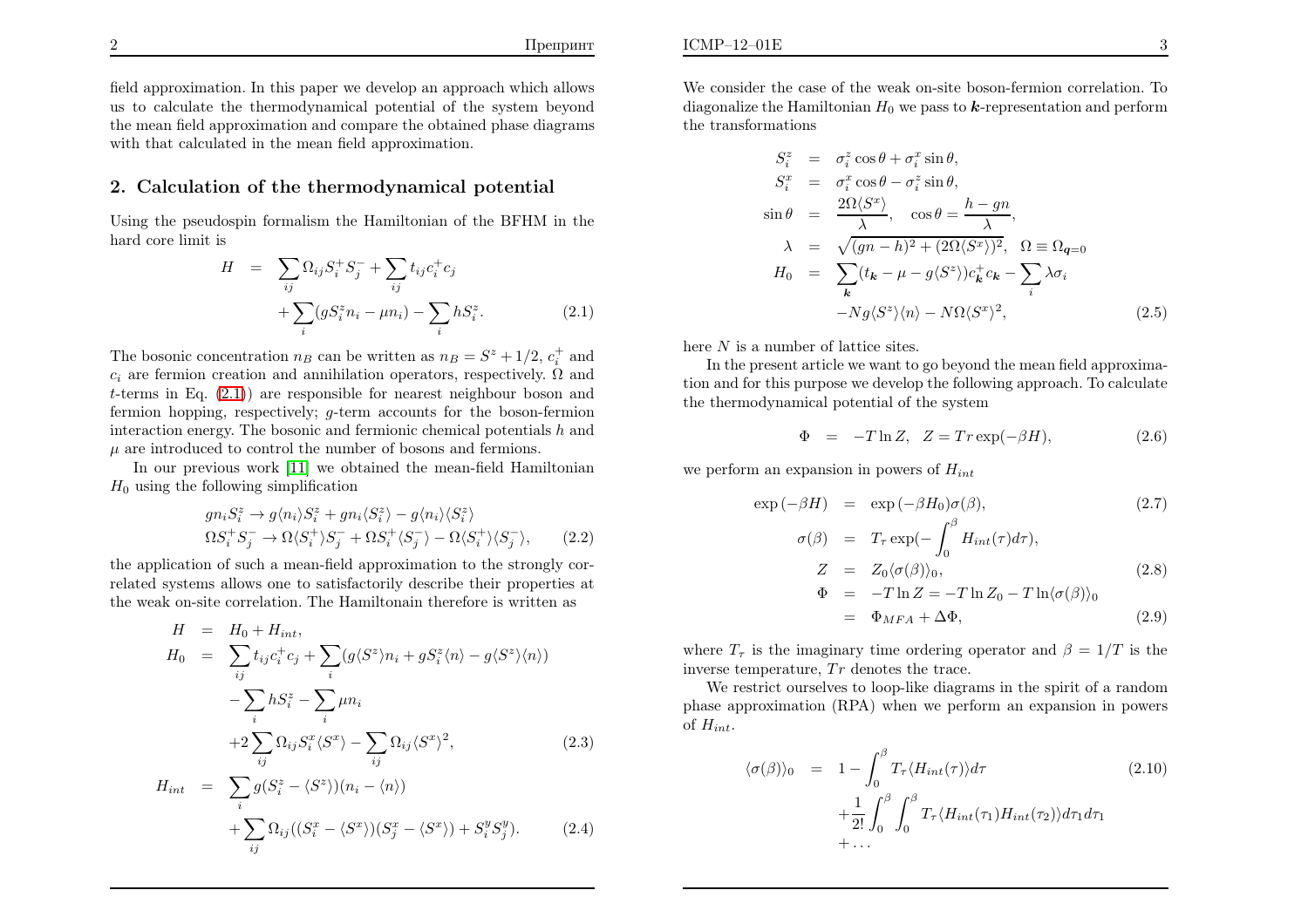Typical RPA diagrams are shown in figure [1](#page-3-0) (it should be noted that in the case of the Bose-Hubbard model similar scheme was used in [\[25\]](#page-5-11)). We use the diagrammatic teqnique based on Wick's theorem for the spin operators and the usual procedure for Fermi operators. To calculate theremaining product of the diagonal  $\sigma^z$  operators we perform the semi invariant expansion. Here we have introduced the unperturbed bosonicGreen's function  $\langle T_\tau \sigma^+(\tau) \sigma^- \rangle_0 = -2\langle \sigma^z \rangle K(\tau)$ ,

$$
K(\omega_n) = \frac{1}{i\omega_n - \lambda},\tag{2.11}
$$

with imaginary discrete Matsubara frequency  $i\omega_n = i2n\pi T$   $(n = 0, 1, \ldots)$  $(0, \pm 1, \ldots)$ , the fermionic loop

$$
\Pi_{\mathbf{q}}(\omega_n) = \frac{1}{N} \sum_{\mathbf{k}} \frac{n(t_{\mathbf{k}}) - n(t_{\mathbf{k} - \mathbf{q}})}{i\omega_n + t_{\mathbf{k}} - t_{\mathbf{k} - \mathbf{q}}},\tag{2.12}
$$

semi-invariant  $\langle T_{\tau}\sigma^{z}(\tau)\sigma^{z}\rangle_{0} = \langle \sigma^{z}\rangle$  $\langle \sigma^z \rangle^2$ ), and  $\langle \sigma^z \rangle = \frac{1}{2} \tanh(\frac{\beta \lambda}{2}).$  $2^2 + M(\tau)$ ,  $M(\omega_n) = \beta \delta_{\omega_n,0}$  $rac{1}{4}$  –

 In our approximation we can write the following expression for the $\langle \sigma(\beta) \rangle_0$ :

$$
\langle \sigma(\beta) \rangle_0 = 1 + A + \frac{1}{2!} A^2 + \frac{1}{3!} A^3 + \dots = \exp(A), \qquad (2.13)
$$
  
\n
$$
A = \frac{1}{2} \frac{1}{N} \sum_{\mathbf{q}, \omega_n, \alpha, \beta} J^{\alpha \beta}(\mathbf{q}, \omega_n) G^{\beta \alpha}(\omega_n)
$$
  
\n
$$
+ \frac{1}{2} \frac{1}{2N} \sum_{\mathbf{q}, \omega_n} Tr \left[ \hat{J}(\mathbf{q}, \omega_n) \hat{G}(\omega_n) \hat{J}(\mathbf{q}, \omega_n) \hat{G}(\omega_n) \right]
$$
  
\n
$$
+ \dots \qquad (2.14)
$$

Here we have introduced matrices  $\hat{J}$  and  $\hat{G}$ , this matrices are as follows

$$
G^{zz}(\omega_n) = \beta \delta(\omega_n) \left(\frac{1}{4} - \langle \sigma^z \rangle^2\right),
$$
  
\n
$$
G^{+-}(\omega_n) = \frac{-2\langle \sigma^z \rangle}{i\omega_n - \lambda},
$$
  
\n
$$
G^{-+}(\omega_n) = \frac{2\langle \sigma^z \rangle}{i\omega_n - \lambda},
$$
  
\n
$$
J^{zz}(\mathbf{q}, \omega_n) = -\Pi_{\mathbf{q}}(\omega_n) g^2 \cos^2 \theta - 2\Omega_{\mathbf{q}} \sin^2 \theta,
$$
  
\n
$$
J^{--}(\mathbf{q}, \omega_n) = \frac{-\Pi_{\mathbf{q}}(\omega_n) g^2 \sin^2 \theta - 2\Omega_{\mathbf{q}} (\cos^2 \theta - 1)}{4},
$$
\n(2.15)

<span id="page-3-0"></span>

Figure 1. Typical RPA diagrams for thermodynamical potential. Solid and dashed lines with arrows denote the unperturbed bosonic and fermionic Green's functions, respectively. Wavy lines indicate the bosonenergy dispersion, circles and ovals denote the average value of  $\langle s^z \rangle$  and semi-invariants, respectively.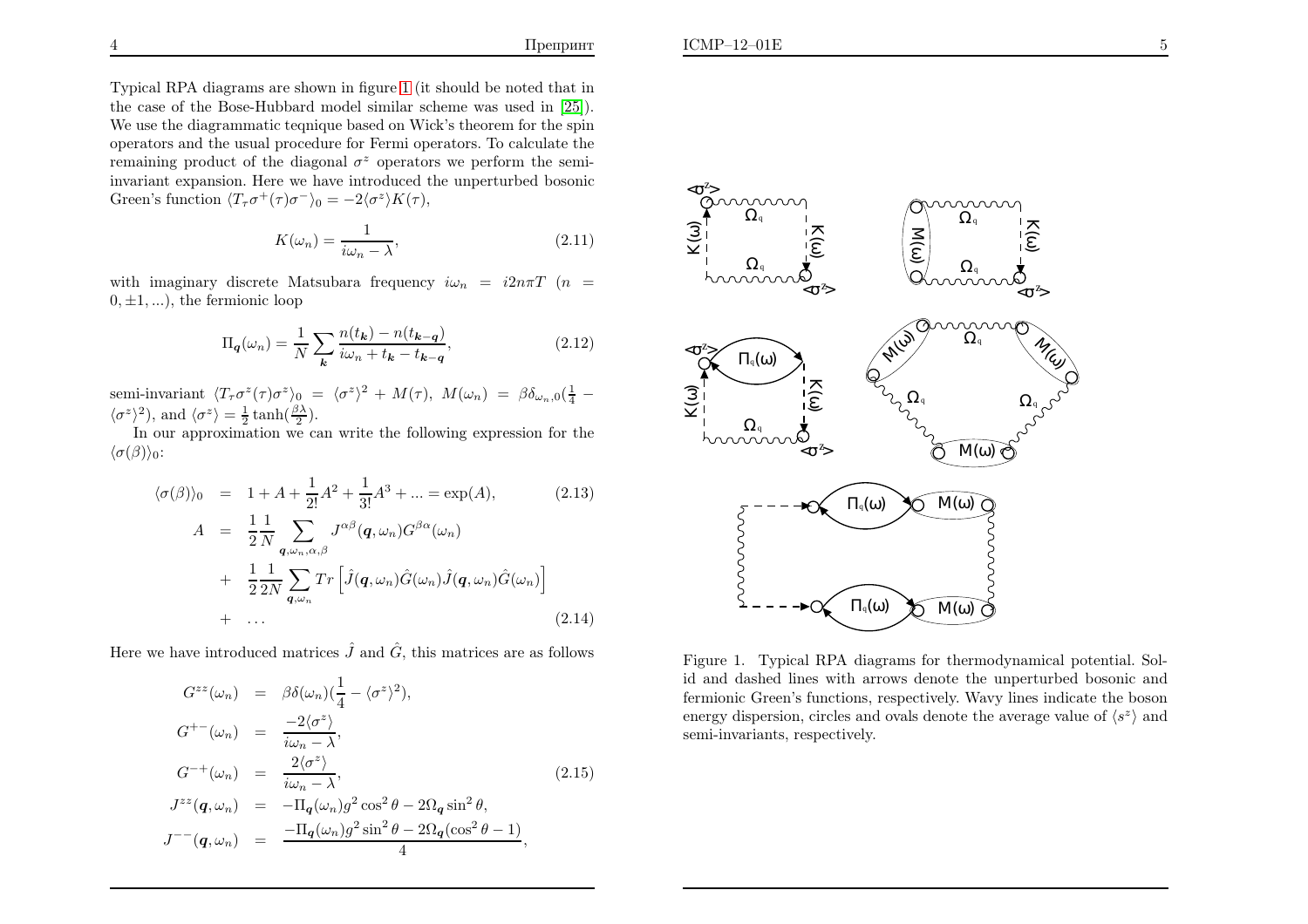$$
J^{+-}(q,\omega_n) = \frac{-\Pi_q(\omega_n)g^2\sin^2\theta - 2\Omega_q(\cos^2\theta - 1)}{4}, J^{+z}(q,\omega_n) = \frac{-\Pi_q(\omega_n)g^2 + 2\Omega_q}{2}\cos\theta\sin\theta, J^{+z}(q,\omega_n) = J^{-z}(q,\omega_n) = J^{z+}(q,\omega_n) = J^{z-}(q,\omega_n) J^{+-}(q,\omega_n) = J^{-+}(q,\omega_n), J^{++}(q,\omega_n) = J^{--}(q,\omega_n),
$$
 (2.16)

here we take into account unperturbed bosonic Green's functions  $G^{\alpha\beta}$  and semi-invariants (in general, we could consider the bosonic Green's functions in the random <sup>p</sup>hase approximation [\[11\]](#page-5-0), but in this work welimit ourselves to unperturbed functions).

The expression for  $A$  can be written in the following compact form

<span id="page-4-2"></span>
$$
A = -\frac{1}{2N} \sum_{\mathbf{q}, \omega_n} Tr \ln \left[ 1 - \hat{J}(\mathbf{q}, \omega_n) \hat{G}(\omega_n) \right]
$$

$$
= -\frac{1}{2N} \sum_{\mathbf{q}, \omega_n} \ln \det[1 - \hat{J}(\mathbf{q}, \omega_n) \hat{G}(\omega_n)]. \tag{2.17}
$$

As <sup>a</sup> result the thermodynamical potential [\(2.6\)](#page-2-1) of the system is

$$
\Phi = \Phi_{MFA} + \Delta \Phi,
$$
  
\n
$$
\Delta \Phi = \frac{1}{2\beta N} \sum_{\mathbf{q}, \omega_n} \ln \det[1 - \hat{J}(\mathbf{q}, \omega_n) \hat{G}(\omega_n)].
$$
\n(2.18)

Here ∆Φ is <sup>a</sup> correction to the mean-field expression for the thermody- namical potential. Using the conditions

$$
\frac{\partial \Phi}{\partial n} = \frac{\partial \Phi}{\partial \langle S^z \rangle} = \frac{\partial \Phi}{\partial \langle S^x \rangle} = 0
$$
\n(2.19)

(the partial differentiation is taken at the fixed values of  $h, \mu, T$ ) we can write the equations for the average value of the bosonic concentration $n_b = \langle S^z \rangle + 1/2$ , fermionic concentration  $n_F$  and average value  $\langle S^x \rangle$  (the nonzero value of  $\langle S^x \rangle$  indicates the presence of bose-condensate and is a signature of <sup>a</sup> superfluid or supersolid <sup>p</sup>hase):

$$
\langle S^z \rangle = \frac{1}{2} \cos \theta \tanh(\frac{\beta \lambda}{2}) + \frac{1}{Ng} \frac{\partial \Delta \Phi}{\partial n}, \qquad (2.20)
$$

$$
n = \frac{1}{N} \sum_{\mathbf{k}} \frac{1}{e^{\beta(g\langle S^z \rangle - t_{\mathbf{k}} - \mu)} + 1} + \frac{1}{Ng} \frac{\partial \Delta \Phi}{\partial \langle S^z \rangle}, \tag{2.21}
$$

$$
\langle S^x \rangle = -\frac{1}{2}\sin\theta\tanh(\frac{\beta\lambda}{2}) + \frac{1}{2N\Omega}\frac{\partial\Delta\Phi}{\partial\langle S^x \rangle}.
$$
 (2.22)

After some tedious algebra we can obtain the expression for the determinant det $[1-\hat{J}(\boldsymbol{q},\omega_n)\hat{G}(\omega_n)]$ :

$$
\det[1 - \hat{J}(\boldsymbol{q}, \omega_n)\hat{G}(\omega_n)] = \frac{(i\omega_n)^2 - a_q b_q(\omega_n)}{(i\omega_n)^2 - \lambda^2} \tag{2.23}
$$

<span id="page-4-3"></span><span id="page-4-1"></span><span id="page-4-0"></span>where

<span id="page-4-4"></span>
$$
a_{\mathbf{q}} = \lambda + 2\Omega_{\mathbf{q}} \langle \sigma^z \rangle \qquad (2.24)
$$
  
\n
$$
b_{\mathbf{q}}(\omega_n) = \lambda + \langle \sigma^z \rangle \left( 2\Omega_{\mathbf{q}} \cos^2 \theta + g^2 \sin^2 \theta \Pi_{\mathbf{q}}(\omega_n) \right)
$$
  
\n
$$
+ M \lambda \left( 2\Omega_{\mathbf{q}} \sin^2 \theta + g^2 \Pi_{\mathbf{q}}(\omega_n) \cos^2 \theta \right)
$$
  
\n
$$
+ 2 \langle \sigma^z \rangle \Omega_{\mathbf{q}} M g^2 \Pi_{\mathbf{q}}(\omega_n). \qquad (2.25)
$$

Unfortunately, we can not perform analytical summation over Matsubara frequencies to simplify the expression for this determinant because $b_{q}(\omega_{n})$  nontrivially depends on  $\omega_{n}$ . The terms in [\(2.25\)](#page-4-4) which arise due to the semi-invariant  $M(\omega_n)$  are nonergodic ones. As it was noted in [\[11\]](#page-5-0) the equation of motion method for Green's functions does not allow us to calculate such terms and we should use the presented above diagrammatic teqnique.

Numerical calculations of this corrections are not simple, we should perform summation over Matsubara frequencies and take into account nonergodic terms  $\Sigma$  the task for future investigations.  $+\infty$ <br> $n \sum_{n=-\infty}^{+\infty} f(\omega_n) = f(0) + 2 \sum_{n=-\infty}^{+\infty} f(\omega_n)$  $+\infty$ <br> $n-1$  $\lim_{n=1}^{+\infty}$  Re  $(f(\omega_n))$ . This is

### References

- 1. A. Albus , F. Illuminati, and J. Eisert, Phys. Rev. <sup>A</sup> <sup>68</sup>, <sup>023606</sup> (2003)
- 2. H. P. Buchler and G. Blatter, Phys. Rev. Lett. <sup>91</sup>, <sup>130404</sup> (2003)
- 3. M. Lewenstein, L. Santos, M. A. Baranov, and H. Fehrmann, Phys. Rev. Lett. <sup>92</sup>, <sup>050401</sup> (2004)
- 4. M. Cramer, J. Eisert and F. Illuminati, Phys. Rev. Lett. <sup>93</sup>, <sup>190405</sup>(2004)
- 5. R. M. Lutchyn, S. Tewari, and S. Das Sarma, Phys. Rev. <sup>B</sup> <sup>88</sup>, 220504(R) (2008)
- 6. G. Refael and E. Demler, Phys. Rev. <sup>B</sup> <sup>77</sup>, <sup>144511</sup> (2008)
- 7. M. Iskin and J. K. Freericks, Phys. Rev. <sup>A</sup> <sup>80</sup>, <sup>053623</sup> (2009)
- 8. F. Hébert, G. G. Batrouni, X. Roy, and V. G. Rousseau, Phys. Rev. B <sup>78</sup>, <sup>184505</sup> (2008)
- 9. I. Titvinidze, M. Snoek, and W. Hofstetter, Phys. Rev. Lett. <sup>100</sup>, <sup>100401</sup> (2008)